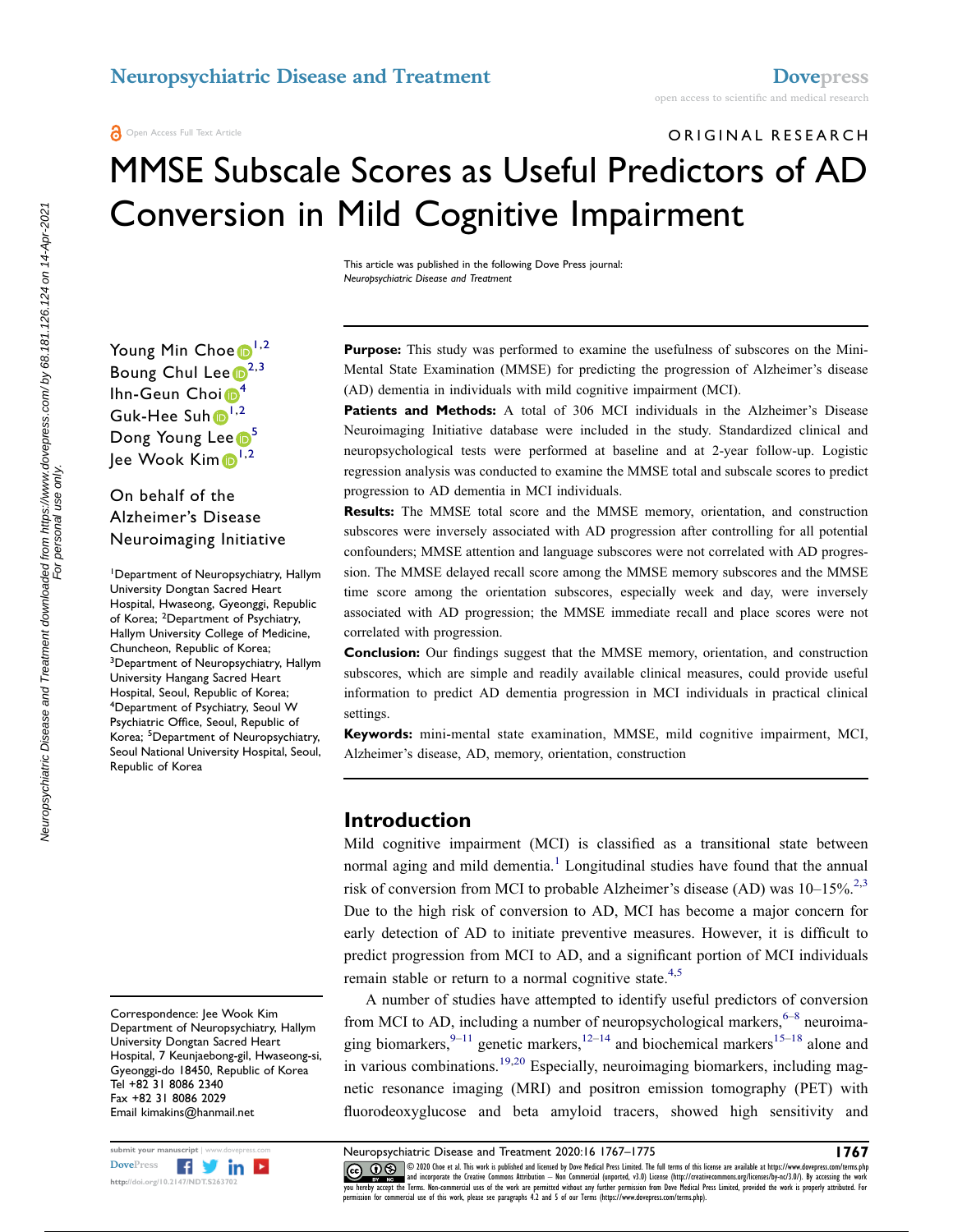<span id="page-1-0"></span>specificity.<sup>[21](#page-7-5)</sup> However, they are expensive, are feasible only in specialized medical centers,  $22$  and are not appropriate for use in primary care settings, routine bedside check-ups, preventive health care settings, and large community-based studies.

<span id="page-1-4"></span><span id="page-1-3"></span><span id="page-1-2"></span><span id="page-1-1"></span>It is important to identify a relatively simple, timesaving, and cost-effective predictor of AD conversion that can be easily used in a practical clinical setting. Previous studies suggested that the Mini-Mental State Examination (MMSE),<sup>[23](#page-7-7)</sup> Clinical Dementia Rating (CDR) Sum of Boxes (CDR-SB), $^{24}$  $^{24}$  $^{24}$  and CDR orientation score<sup>[25](#page-7-9)</sup> were good candidates for such a simple clinical predictor of AD progression. In this study, we examined the use of specific domains of the MMSE as potential markers of AD conversion. The MMSE has long been widely used as a tool to screen for cognitive impairment.<sup>[26](#page-7-10)</sup> The MMSE total score comprises subscores representing each cognitive domain: memory, orientation, attention, language, and construction. Several studies have reported the usefulness of MMSE subscores. More rapid decline in the MMSE language subscore was observed in both language and behavioral variants of frontotemporal degeneration, $27$  and MMSE subscores were helpful in differentiating between dementia with Lewy bodies and  $AD.<sup>28</sup>$  $AD.<sup>28</sup>$  $AD.<sup>28</sup>$ 

<span id="page-1-7"></span><span id="page-1-6"></span><span id="page-1-5"></span>Not all domains of cognitive function deteriorate at the same time during the period of early cognitive changes in AD. In general, the decline of non-memory areas and related functions follow decline of episodic memory.<sup>[29](#page-7-13)</sup> Therefore, specific MMSE domains other than memory may be useful for predicting conversion to AD in MCI individuals. However, little is known about this issue. This study was performed to investigate the usefulness of MMSE total and subscale scores for predicting AD dementia progression within a 2-year follow-up period in elderly individuals with MCI.

# Materials and Methods Study Design and Participants

Demographic information and clinical data used in this study were obtained from the Alzheimer's Disease Neuroimaging Initiative 1 (ADNI-1) database [\(http://](http://adni.loni.usc.edu) [adni.loni.usc.edu](http://adni.loni.usc.edu)) on 2 February 2015. The ADNI was launched in 2003 as a public–private partnership led by Principal Investigator Michael W. Weiner, MD. The primary goal of ADNI has been to test whether serial MRI, PET, and other biological markers along with clinical and neuropsychological assessments can be combined to measure the progression of MCI and early AD. For up-to-date information, see <http://www.adni-info.org>. The study protocol was approved by the institutional review board of each participating site, and written informed consent was obtained from all participants. The complete list of ADNI sites' IRBs can be found at:

[http://adni.loni.usc.edu/wp-content/uploads/how\\_to\\_](http://adni.loni.usc.edu/wp-content/uploads/how_to_apply/ADNI_Acknowledgement_List.pdf) [apply/ADNI\\_Acknowledgement\\_List.pdf](http://adni.loni.usc.edu/wp-content/uploads/how_to_apply/ADNI_Acknowledgement_List.pdf)

<span id="page-1-8"></span>From the ADNI-1 cohort, this study included 306 participants who were MCI at baseline evaluation and had at least one 2-year follow-up visit. All individuals with MCI met the current consensus criteria for amnestic MCI:<sup>[30](#page-7-14)</sup> a memory complaint by the subject or their representative, objective memory loss measured by educationadjusted scores on the Wechsler Memory Scale Logical Memory II, absence of significant levels of impairment in other cognitive domains, essentially preserved activities of daily living, and an absence of dementia. All of the MCI subjects had total MMSE scores of 24–30 and a CDR of 0.5. Details of inclusion and exclusion criteria for participants can be found at <http://www.adni-info.org>.

#### Baseline and Follow-Up Assessments

<span id="page-1-9"></span>All participants underwent a standardized clinical evaluation based on the study protocol. Neurological assessments included the Alzheimer Disease Assessment Scale– Cognitive  $(ADAS-Cog),<sup>31</sup>$  $(ADAS-Cog),<sup>31</sup>$  $(ADAS-Cog),<sup>31</sup>$  MMSE, and CDR-SB. The MMSE scores were divided into subscores for orientation, memory, attention, language, and construction. The data at baseline and 24 months were used to determine AD conversion, and subjects were considered to have progressed to AD if they met the National Institute of Neurological and Communicative Disorders and Stroke–Alzheimer's Disease and Related Disorders (NINCDS-ADRDA) criteria for  $AD<sup>32</sup>$  $AD<sup>32</sup>$  $AD<sup>32</sup>$ 

#### <span id="page-1-10"></span>Statistical Analysis

The subjects were divided into two groups according to the clinical state at the 2-year follow-up evaluation: those who progressed to AD dementia (MCIp group) and those who did not (MCInp group). Between-group comparisons for baseline continuous data, including demographic and clinical data, were performed using two-tailed t-tests. Baseline categorical data were analyzed by chi-square test or Fisher's exact test. Logistic regression analysis was performed to examine the ability of MMSE total or subscale scores to predict progression to AD dementia in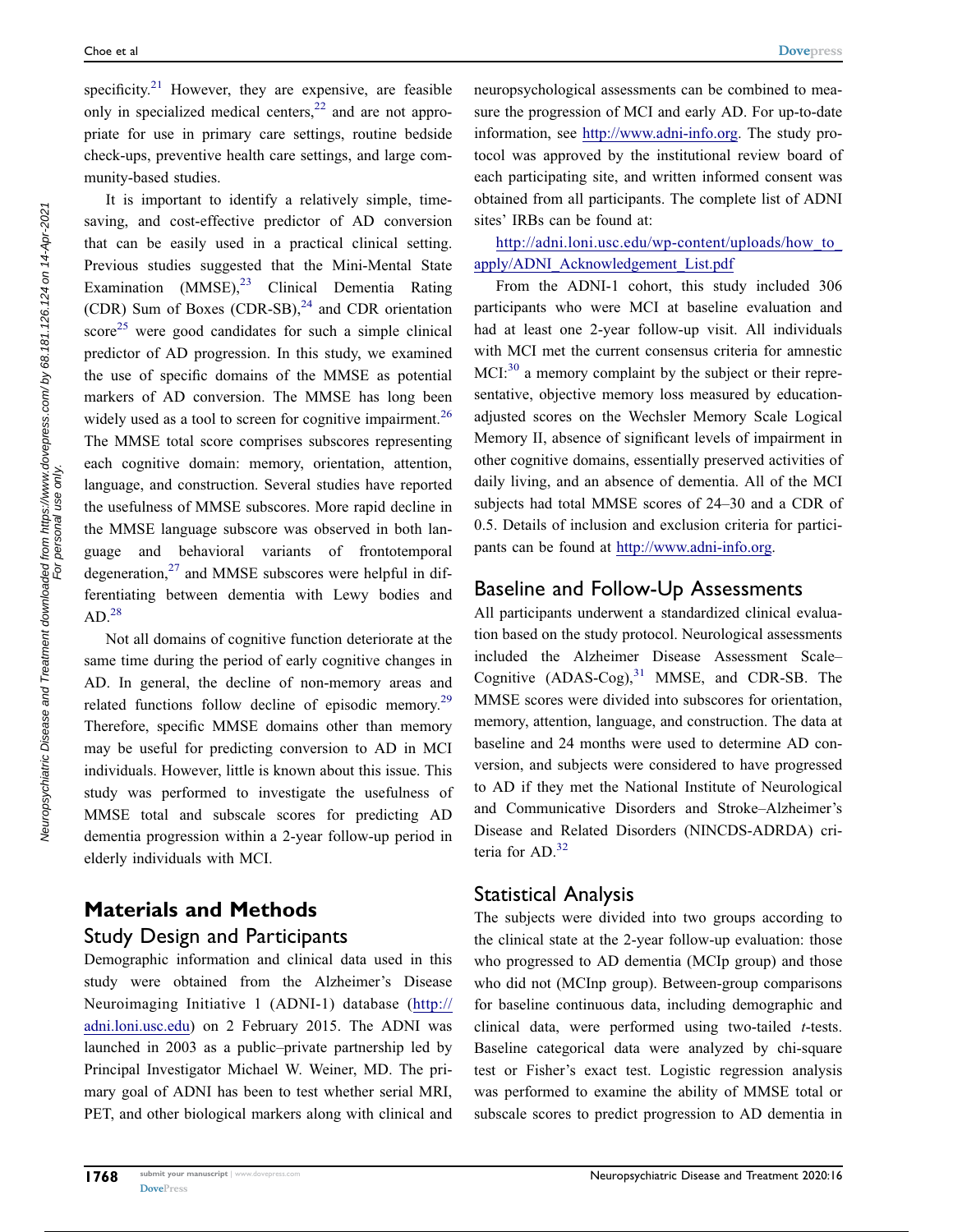MCI individuals. For each analysis of the association between MMSE and progression to AD dementia, three models were tested for stepwise control of potential confounders. The first model did not include any covariates; the second model included age, gender, and education as covariates; and the third model included all potential covariates: age, gender, education, and CDR-SR. In all analyses, two-tailed  $p$ -values < 0.05 were taken to indicate statistical significance.

#### Results

### Presence of AD Progression Within 2- Year Follow-Up Period

All subjects ( $n = 306$ ) were diagnosed with MCI at baseline assessments. After a 2-year follow-up, 111 (36.3%) had progressed to AD dementia (MCIp group), whereas the remaining 195 (63.7%) had not (MCInp group) ([Table 1\)](#page-3-0).

# Baseline Characteristics of AD Progression and Non-Progression Groups

The baseline demographics and clinical characteristics of the MCIp and MCInp groups are shown in [Table 1.](#page-3-0) There were no significant differences between the two groups with regard to age, sex, education, and CDR global score. The MCIp group had significantly higher CDR-SB scores and lower MMSE total and some MMSE subscores (memory, orientation, and construction) than the MCInp group. In terms of the MMSE memory subscore, the MCIp group showed significantly lower MMSE delayed recall scores than the MCInp group, but there was no significant difference in the MMSE immediate recall score between the two groups. With regard to the MMSE orientation subscore, there was a significant difference between the two groups in time subscore, but not in the place subscore. Among the MMSE time subscores, the week score of the MCIp group was significantly lower ( $p = 0.008$ ) compared to those of the MCInp group, and the time score was almost significantly lower ( $p = 0.054$ ). However, there were no significant differences in other orientation subscale scores between the two groups.

# Association of MMSE Total and Orientation Score with AD Progression

As shown in [Table 2,](#page-4-0) MMSE total score and memory, orientation, and construction subscale scores showed significant negative associations with AD progression after controlling for potential confounding variables, whereas attention and language score showed no such relations. [Table 3](#page-4-1) shows that the delayed recall score in the memory subscale scores and the time score in the orientation subscale scores were negatively associated with AD progression, whereas the immediate recall and place scores showed no such relations.

To assess the relationships of time subscale scores with AD progression, a series of logistic regression analyses were conducted in four steps [\(Table 4\)](#page-5-0). In the first step, we tested one-item models: among the five models, the MMSE time–week (MMSE-W) model was statistically significant. In the second step, we tested two-item models, which included the MMSE-W model, and found that only the MMSE time–week and day (MMSE-WD) model was significant. In the third step, MMSE time–season, week, and day (MMSE-SWD) and MMSE time–month, week, and day (MMSE-MWD) were significant among the threeitem models that included MMSE-WD. In the fourth step, all four-item models that included MMSE time-SWD or -MWD were significant.

#### **Discussion**

This study was performed to investigate whether specific MMSE domains are useful predictors of AD conversion in MCI individuals through a 2-year follow-up. This is the first longitudinal study using MMSE subscores to determine AD conversion among individuals with MCI. Our results showed that MMSE subscores for orientation and construction, as well as for memory, are useful predictors of conversion from MCI to AD.

<span id="page-2-1"></span><span id="page-2-0"></span>As AD is characterized by a long preclinical period in which defects in episodic memory can be detected,  $33$  episodic memory decline is a well-known predictor of AD progression.[34](#page-7-18) In accordance with these results, we showed that the MMSE delayed recall subscore predicted conversion to AD. Furthermore, our results showed that the MMSE time orientation subscore could be useful for predicting AD conversion in MCI. These results were consistent with a previous study showing that memory and temporal orientation were initial MMSE items that were lost during the course of AD.<sup>35</sup> Another study also demonstrated that the MMSE orientation for time predicted cog-nitive decline in elderly people.<sup>[36](#page-7-20)</sup>

<span id="page-2-3"></span><span id="page-2-2"></span>In terms of the usefulness of the MMSE orientation score, one possible interpretation is that orientation consists of multiple cognitive domains, including attention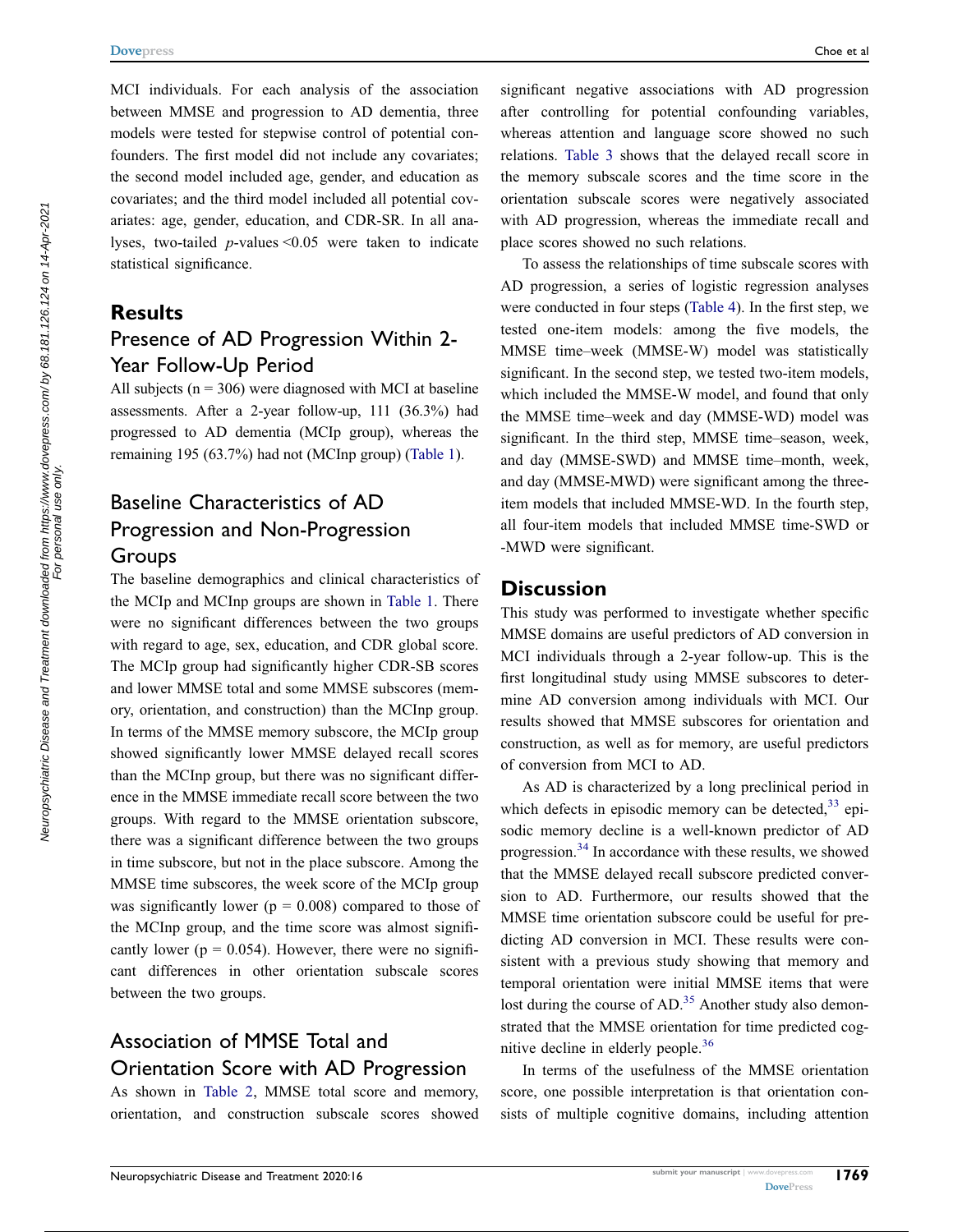|                                    | <b>MCInp Group</b><br>$(n = 195)$         | <b>MCIp Group</b><br>$(n = 111)$           | p-value                        |
|------------------------------------|-------------------------------------------|--------------------------------------------|--------------------------------|
| Age (Years)                        | 74.75 ± 7.39                              | 74.77 ± 7.07                               | $0.984^{\dagger}$              |
| Sex (Male/ Female)                 | 127 (65.13)/ 68<br>(34.87)                | 69 (62.16)/ 42<br>(37.84)                  | 0.603 <sup>‡</sup>             |
| Education (Years)                  | $15.79 \pm 2.97$                          | $15.72 \pm 2.85$                           | 0.831 <sup>†</sup>             |
| CDR global score                   | 0.5                                       | 0.5                                        |                                |
| CDR sum of box                     | $1.40 \pm 0.70$                           | $1.84 \pm 1.00$                            | $10.001^+$                     |
| <b>MMSE</b> total score            | $27.42 \pm 1.72$                          | $26.62 \pm 1.61$                           | 10.001                         |
| MMSE subscale score                |                                           |                                            |                                |
| <b>MMSE</b> memory<br>score        | $4.96 \pm 1.02$                           | $4.50 \pm 1.10$                            | $< 0.001$ <sup>t</sup>         |
| Immediate recall<br>Delayed recall | $2.96 \pm 0.20$<br>$2.01 \pm 1.00$        | $2.98 \pm 0.19$<br>$1.51 \pm 1.08$         | $0.323^+$<br>$10.001^+$        |
| <b>MMSE</b> orientation<br>score   | $9.16 \pm 1.00$                           | $8.86 \pm 1.03$                            | $0.012^{+}$                    |
| Time score<br>Year 0/1             | $4.64 \pm 0.66$<br>5(2.56)/190<br>(97.44) | $4.39 \pm 0.75$<br>2 (1.80)/109<br>(98.20) | 0.003 <sup>†</sup><br>$1.000*$ |
| Month 0/1                          | 3(1.54)/192<br>(98.46)                    | 4 (3.60)/107<br>(96.40)                    | $0.260*$                       |
| Week 0/1                           | 13 (6.67)/182<br>(93.33)                  | 18 (16.22)/93<br>(83.78)                   | $0.008^{\dagger}$              |
| Day 0/1                            | 33 (16.92)/162<br>(83.08)                 | 29 (26.13)/82<br>(73.87)                   | $0.054^{\dagger}$              |
| Season 0/1                         | 17 (8.72)/178<br>(91.28)                  | 15 (13.51)/96<br>(86.49)                   | 0.187 <sup>†</sup>             |
| Place score                        | $4.52 \pm 0.68$                           | $4.47 \pm 0.69$                            | 0.503 <sup>†</sup>             |
| Hospital 0/1                       | 20 (10.26)/175<br>(89.74)                 | 10 (9.01)/101<br>(90.99)                   | $0.724^{\dagger}$              |
| Floor 0/1                          | 39 (15.38)/165<br>(84.62)                 | 25 (22.52)/86<br>(77.48)                   | $0.118^{+}$                    |
| City 0/1                           | 15 (7.69)/180<br>(92.31)                  | 3(2.70)/108<br>(97.30)                     | $0.082*$                       |
| Area 0/1                           | 26 (13.33)/169<br>(86.67)                 | 20 (18.02)/91<br>(81.98)                   | $0.270^{+}$                    |
| State 0/1                          | 2 (1.03)/193<br>(98.97)                   | 1(0.90)/110<br>(99.10)                     | $1.000*$                       |
| <b>MMSE</b> attention<br>score     | $4.73 \pm 0.79$                           | $4.74 \pm 0.72$                            | 0.908 <sup>†</sup>             |
| <b>MMSE</b> language<br>score      | $8.35 \pm 0.57$                           | $8.35 \pm 0.57$                            | $0.969^{\dagger}$              |
| Naming 0/1/2                       | 0(0)/0(0)/195<br>(100)                    | 0(0)/1(0.90)/<br>110 (99.10)               | $0.363*$                       |
|                                    |                                           |                                            |                                |

<span id="page-3-0"></span>Table I Baseline Characteristics of the Amnestic MCI Group That Did Not Progress to AD Dementia (MCInp Group) and the Group That Did (MCIp Group) at 2-Year Follow-Up (n = 306)

(Continued)

|  | Table I (Continued). |
|--|----------------------|
|--|----------------------|

|                                       | <b>MCInp Group</b><br>$(n = 195)$      | <b>MCIp Group</b><br>$(n = 111)$      | p-value     |
|---------------------------------------|----------------------------------------|---------------------------------------|-------------|
| Command 0/1/2/3                       | 0(0)/0(0)/26<br>(13.33)/169<br>(86.67) | 0(0)/0(0)/11<br>(9.91)/100<br>(90.09) | $0.467*$    |
| Repetition 0/1                        | 38 (19.45)/157<br>(80.51)              | 23 (20.72)/88<br>(72.28)              | $0.882^{+}$ |
| Reading 0/1                           | 0(0)/195(100)                          | 1(0.90)/110<br>(99.10)                | $0.363*$    |
| Writing 0/1                           | 4 (2.05)/191<br>(97.95)                | 3(2.70)/108<br>(97.30)                | $0.707*$    |
| <b>MMSE</b> construction<br>score 0/1 | 17 (8.72)/178<br>(91.28)               | 21 (18.92)/90<br>(81.08)              | $0.012^{+}$ |

**Notes:** Data are presented as mean  $\pm$  SD or number (%).  $\dagger$  Student's t-test;  $\dagger$  chisquare test; \*Fisher's exact test.

Abbreviations: MCI, mild cognitive impairment; AD, Alzheimer's disease; CDR, Clinical Dementia Rating; MMSE, Mini-Mental State Examination.

<span id="page-3-3"></span><span id="page-3-2"></span><span id="page-3-1"></span>and visuospatial perception as well as memory.<sup>[25](#page-7-9)</sup> Episodic memory impairment is the earliest symptom of AD, followed by attention and visuospatial dysfunction. $37$ Individuals with MCI already have reduced memory performance,<sup>[38](#page-7-22)</sup> so examination of orientation, which contains more information in addition to memory, may be more effective compared to examination of memory alone. In terms of orientation-related neural substrates, a clinicopathological study reported that both temporal and spatial disorientation in AD were related to neurofibrillary tangle densities in the hippocampus, superior parietal, and posterior cingulate cortex[.39](#page-7-23) In contrast to this result, we found that place orientation could not predict AD conversion, whereas time orientation showed predictive capability. A previous PET study showed differences in the biological underpinnings of time and place orientation: time orientation was associated with the rate of glucose metabolism in the posterior cingulate gyri and right middle temporal gyrus, whereas place orientation was correlated with glucose metabolism in the right posterior cingulate gyrus[.40](#page-7-24) Our results also suggested that time orientation may have specific neural substrates that are distinct from those for place orientation.

<span id="page-3-4"></span>We found that the MMSE construction score was a valid predictor of AD conversion. The construction subscore was obtained using an interlocking pentagon copying item, which is given a maximum score of 1 point. The pentagon copying test is known to be an effective method for distinguishing between patients with dementia with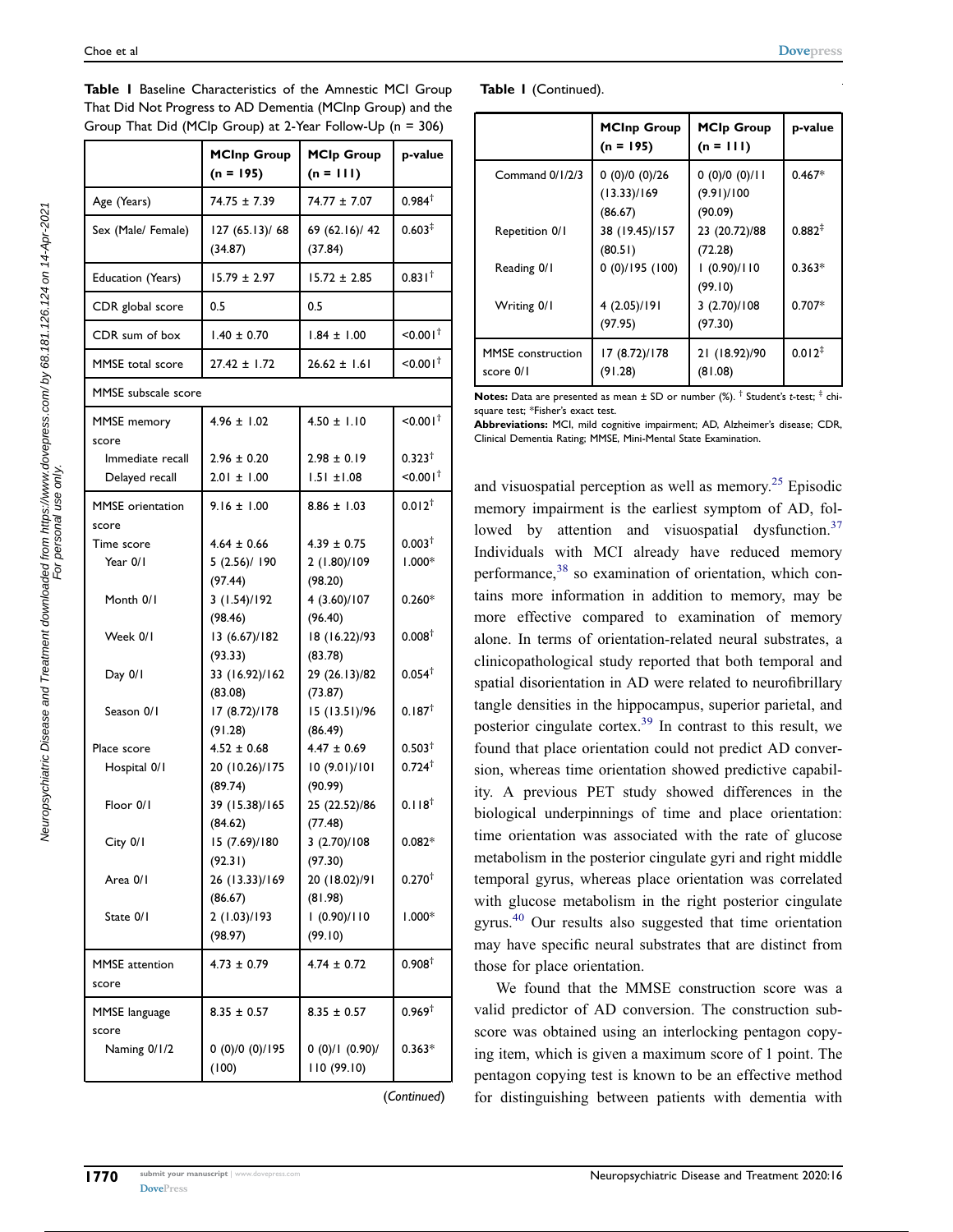|                           | AD Progression at Two-Year Follow-Up |         |
|---------------------------|--------------------------------------|---------|
|                           | OR (95% CI)                          | P value |
| MMSE total score          |                                      |         |
| Model I                   | 0.758 (0.657 to 0.874)               | < 0.001 |
| Model 2                   | 0.754 (0.652 to 0.872)               | < 0.001 |
| Model 3                   | 0.787 (0.677 to 0.914)               | 0.002   |
| MMSE subscale score       |                                      |         |
| Memory score              |                                      |         |
| Model I                   | 0.663 (0.531 to 0.829)               | < 0.001 |
| Model 2                   | 0.662 (0.530 to 0.828)               | < 0.001 |
| Model 3                   | 0.673 (0.534 to 0.847)               | 0.001   |
| Orientation score         |                                      |         |
| Model I                   | 0.750 (0.597 to 0.943)               | 0.014   |
| Model 2                   | 0.751 (0.595 to 0.948)               | 0.016   |
| Model 3                   | 0.827 (0.649 to 1.055)               | 0.127   |
| Attention score           |                                      |         |
| Model I                   | 1.018 (0.75- to 1.382)               | 0.908   |
| Model 2                   | 1.017 (0.745 to 1.388)               | 0.917   |
| Model 3                   | 1.037 (0.750 to 1.434)               | 0.826   |
| Language score            |                                      |         |
| Model I                   | 1.008 (0.668 to 1.523)               | 0.969   |
| Model 2                   | 1.014 (0.670 to 1.534)               | 0.948   |
| Model 3                   | 0.972 (0.633 to 1.493)               | 0.898   |
| <b>Construction score</b> |                                      |         |
| Model I                   | 0.409 (0.206 to 0.814)               | 0.011   |
| Model 2                   | $0.405$ (0.203 to 0.811)             | 0.011   |
| Model 3                   | 0.382 (0.186 to 0.783)               | 0.009   |

<span id="page-4-0"></span>Table 2 Results of Multiple Logistic Regression Analysis to Assess the Relationships of MMSE Total and Subscale Scores with AD Progression at 2-Year Follow-Up in Individuals with MCI

Notes: Model 1 did not include any covariates. Model 2 included age, sex, and education as covariates. Model 3 included age, sex, education, and CDR-SB score as covariates.

Abbreviations: OR, odds ratio; CI, confidence interval.

<span id="page-4-2"></span>Lewy bodies from those with  $AD<sup>41</sup>$  $AD<sup>41</sup>$  $AD<sup>41</sup>$  Our results demonstrated the possibility of using the pentagon copying test as a screening tool for AD conversion. To complement the crude scoring method (0/1 score) and increase the ability to identify subtle differences, further studies using a wider range of scoring methods, eg, Bender–Gestalt test (0–4 point scores) or the Qualitative Scoring MMSE Pentagon Test  $(0-13\text{-point scores})$ ,<sup>[42](#page-7-26)</sup> should be performed in the future.

<span id="page-4-3"></span>The use of the MMSE subscores has a number of merits, including simplicity of administration and ease of <span id="page-4-1"></span>Table 3 Results of Multiple Logistic Regression Analysis to Assess the Relationships of MMSE Memory and Orientation Subscale Scores with AD Progression at 2-Year Follow-Up in Individuals with MCI

|                                    | AD Progression at Two-Year Follow-Up |         |  |
|------------------------------------|--------------------------------------|---------|--|
|                                    | OR (95% CI)                          | P value |  |
| MMSE memory-immediate recall score |                                      |         |  |
| Model I                            | 2.060 (0.470 to 9.026)               | 0.338   |  |
| Model 2                            | 2.082 (0.467 to 9.289)               | 0.337   |  |
| Model 3                            | 2.090 (0.485 to 8.998)               | 0.322   |  |
| MMSE memory-delayed recall score   |                                      |         |  |
| Model I                            | 0.639 (0.509 to 0.803)               | < 0.001 |  |
| Model 2                            | 0.639 (0.509 to 0.803)               | < 0.001 |  |
| Model 3                            | 0.648 (0.512 to 0.820)               | < 0.001 |  |
| <b>MMSE</b> orientation-time score |                                      |         |  |
| Model I                            | 0.612 (0.439 to 0.855)               | 0.004   |  |
| Model 2                            | 0.615 (0.439 to 0.860)               | 0.004   |  |
| Model 3                            | 0.689 (0.485 to 0.980)               | 0.038   |  |
| MMSE orientation-place score       |                                      |         |  |
| Model I                            | 0.890 (0.635 to 1.249)               | 0.501   |  |
| Model 2                            | 0.900 (0.639 to 1.268)               | 0.548   |  |
| Model 3                            | 0.983 (0.689 to 1.403)               | 0.926   |  |

Notes: Model 1 did not include any covariates. Model 2 included age, sex, and education as covariates. Model 3 included age, sex, education, and CDR-SB score as covariates.

Abbreviations: OR, odds ratio; CI, confidence interval.

<span id="page-4-4"></span>use and interpretation of the results. In addition, it is possible to obtain information about AD conversion through existing routine tests without additional tests. However, this study also has several limitations. The MMSE score is known to be highly affected by age, sex, and education. $43,44$  $43,44$  $43,44$  In general assessments, the normality of the MMSE total score was determined by using age-, sex-, and education-adjusted normative data; unfortunately, no such norms are available for the subscores of MMSE. However, these factors are unlikely to have affected the results of this study because we found no significant differences in age, sex, or education level between the MCIp and MCInp groups, and the results remained significant after controlling for age, sex, and education. Another issue was that the NINCDS-ADRDA criteria were used to determine AD conversion, instead of using biomarkers of AD. The objective of the present study was to investigate predictors of AD conversion in a practical clinical setting, so we excluded these biomarkers. The importance of biomarkers in AD research is

For personal use only.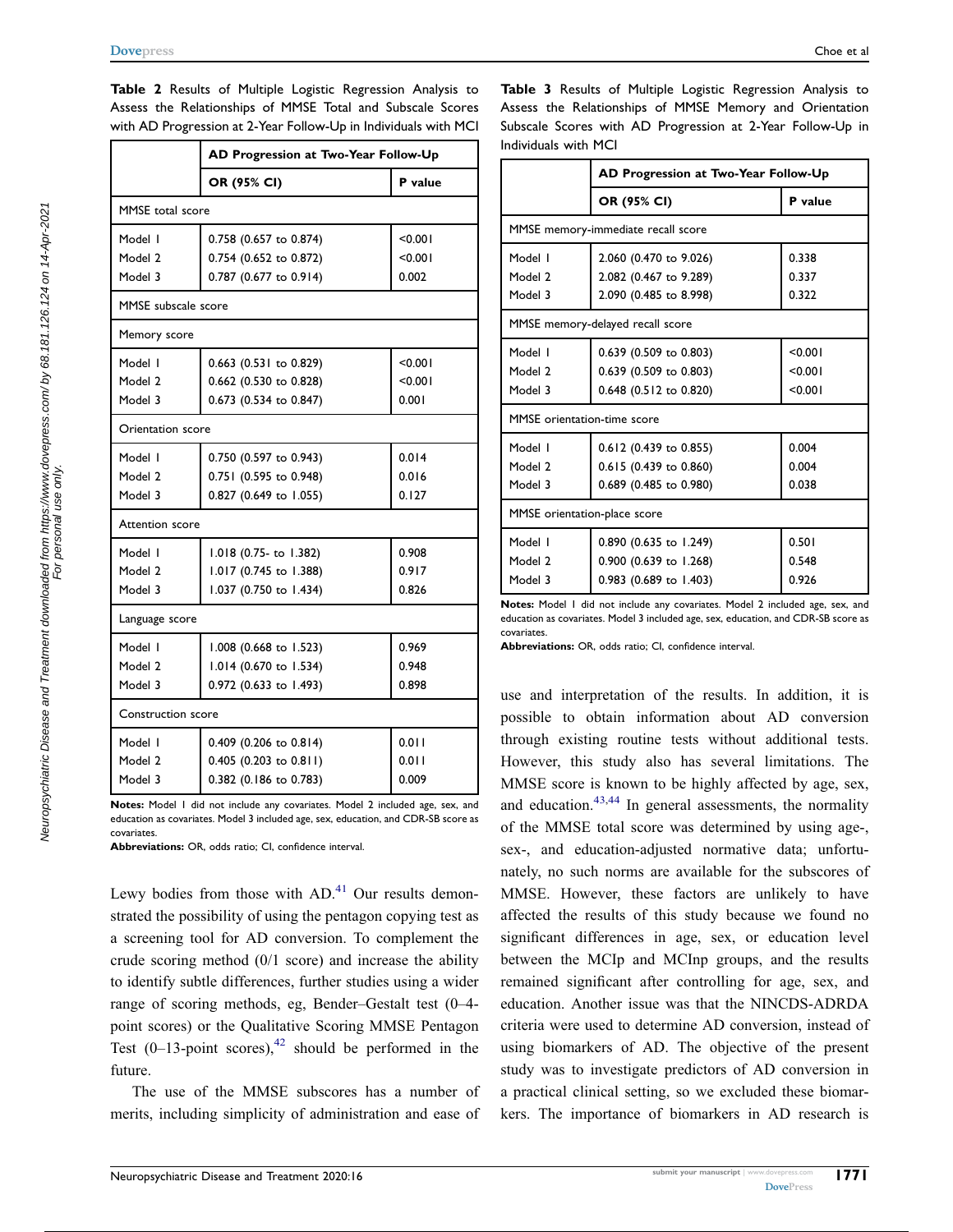|                        | AD Progression at Two-Year Follow-Up |         |
|------------------------|--------------------------------------|---------|
|                        | OR (95% CI)                          | P value |
| One item model         |                                      |         |
| MMSE time-season (S)   |                                      |         |
| Model I                | 0.611 (0.292 to 1.278)               | 0.191   |
| Model 2                | 0.610 (0.292 to 1.276)               | 0.189   |
| Model 3                | 0.710 (0.329 to 1.534)               | 0.384   |
| MMSE time-year (Y)     |                                      |         |
| Model I                | 1.434 (0.274 to 7.518)               | 0.670   |
| Model 2                | 1.451 (0.276 to 7.621)               | 0.660   |
| Model 3                | 1.708 (0.310 to 9.394)               | 0.538   |
| MMSE time-month (M)    |                                      |         |
| Model I                | 0.418 (0.092 to 1.902)               | 0.259   |
| Model 2                | 0.423 (0.093 to 1.936)               | 0.268   |
| Model 3                | 0.504 (0.101 to 2.512)               | 0.403   |
| MMSE time-week (W)     |                                      |         |
| Model I                | 0.369 (0.173 to 0.786)               | 0.010   |
| Model 2                | 0.369 (0.172 to 0.793)               | 0.011   |
| Model 3                | 0.498 (0.226 to 1.098)               | 0.084   |
| MMSE time-day (D)      |                                      |         |
| Model I                | 0.576 (0.327 to 1.014)               | 0.056   |
| Model 2                | 0.582 (0.329 to 1.029)               | 0.063   |
| Model 3                | 0.626 (0.347 to 1.129)               | 0.120   |
| Two items model with W |                                      |         |
| MMSF time-SW           |                                      |         |
| Model I                | 0.506 (0.303 to 0.843)               | 0.009   |
| Model 2                | 0.508 (0.304 to 0.848)               | 0.010   |
| Model 3                | 0.618 (0.362 to 1.056)               | 0.078   |
| MMSE time-YW           |                                      |         |
| Model I                | 0.463 (0.233 to 0.918)               | 0.027   |
| Model 2                | 0.465 (0.232 to 0.929)               | 0.030   |
| Model 3                | 0.618 (0.301 to 1.268)               | 0.189   |
| MMSE time-MW           |                                      |         |
| Model I                | 0.400 (0.205 to 0.779)               | 0.007   |
| Model 2                | 0.402 (0.205 to 0.787)               | 0.008   |
| Model 3                | 0.514 (0.255 to 1.037)               | 0.063   |
| MMSE time-WD           |                                      |         |
| Model I                | 0.526 (0.341 to 0.812)               | 0.004   |
| Model 2                | 0.527 (0.339 to 0.818)               | 0.004   |

<span id="page-5-0"></span>Table 4 Results of Multiple Logistic Regression Analysis to Assess the Relationship of MMSE Time Subscale Scores with AD Progression at 2-Year Follow-Up in Individuals with MCI

(Continued)

Table 4 (Continued).

|                           | AD Progression at Two-Year Follow-Up |         |  |
|---------------------------|--------------------------------------|---------|--|
|                           | OR (95% CI)                          | P value |  |
| Model 3                   | 0.603 (0.382 to 0.953)               | 0.030   |  |
| Three items model with WD |                                      |         |  |
| MMSE time-SWD             |                                      |         |  |
| Model I                   | 0.572 (0.398 to 0.822)               | 0.003   |  |
| Model 2                   | 0.574 (0.398 to 0.827)               | 0.003   |  |
| Model 3                   | 0.649 (0.443 to 0.951)               | 0.026   |  |
| MMSE time-YWD             |                                      |         |  |
| Model I                   | 0.564 (0.372 to 0.856)               | 0.007   |  |
| Model 2                   | 0.565 (0.371 to 0.863)               | 0.008   |  |
| Model 3                   | 0.650 (0.419 to 1.009)               | 0.055   |  |
| MMSE time-MWD             |                                      |         |  |
| Model I                   | 0.536 (0.356 to 0.806)               | 0.003   |  |
| Model 2                   | 0.536 (0.354 to 0.812)               | 0.003   |  |
| Model 3                   | 0.608 (0.394 to 0.938)               | 0.024   |  |
|                           | Four items model with S(or M)WD      |         |  |
| MMSE time-SYWD            |                                      |         |  |
| Model I                   | 0.600 (0.422 to 0.853)               | 0.004   |  |
| Model 2                   | 0.602 (0.422 to 0.858)               | 0.005   |  |
| Model 3                   | 0.682 (0.470 to 0.989)               | 0.043   |  |
| MMSE time-SMWD            |                                      |         |  |
| Model I                   | 0.589 (0.418 to 0.829)               | 0.002   |  |
| Model 2                   | 0.591 (0.418 to 0.834)               | 0.003   |  |
| Model 3                   | 0.661 (0.461 to 0.947)               | 0.024   |  |
| MMSE time-YMWD            |                                      |         |  |
| Model I                   | 0.568 (0.383 to 0.843)               | 0.005   |  |
| Model 2                   | 0.570 (0.382 to 0.849)               | 0.006   |  |
| Model 3                   | 0.649 (0.427 to 0.986)               | 0.043   |  |

Notes: Model 1 did not include any covariates. Model 2 included age, sex, and education as covariates. Model 3 included age, sex, education, and CDR-SB score as covariates.

Abbreviations: OR, odds ratio; CI, confidence interval.

growing, and the ADNI study included comprehensive measures of biomarkers, such as MRI, FDG, and amyloid PET. Outside the practical clinical setting, further research using biomarker changes as outcome variables in addition to clinical AD conversion is required. Finally, we used only 2-year follow-up data to investigate the earliest predictors of AD conversion within a short period. However, further studies with a longer follow-up period are required.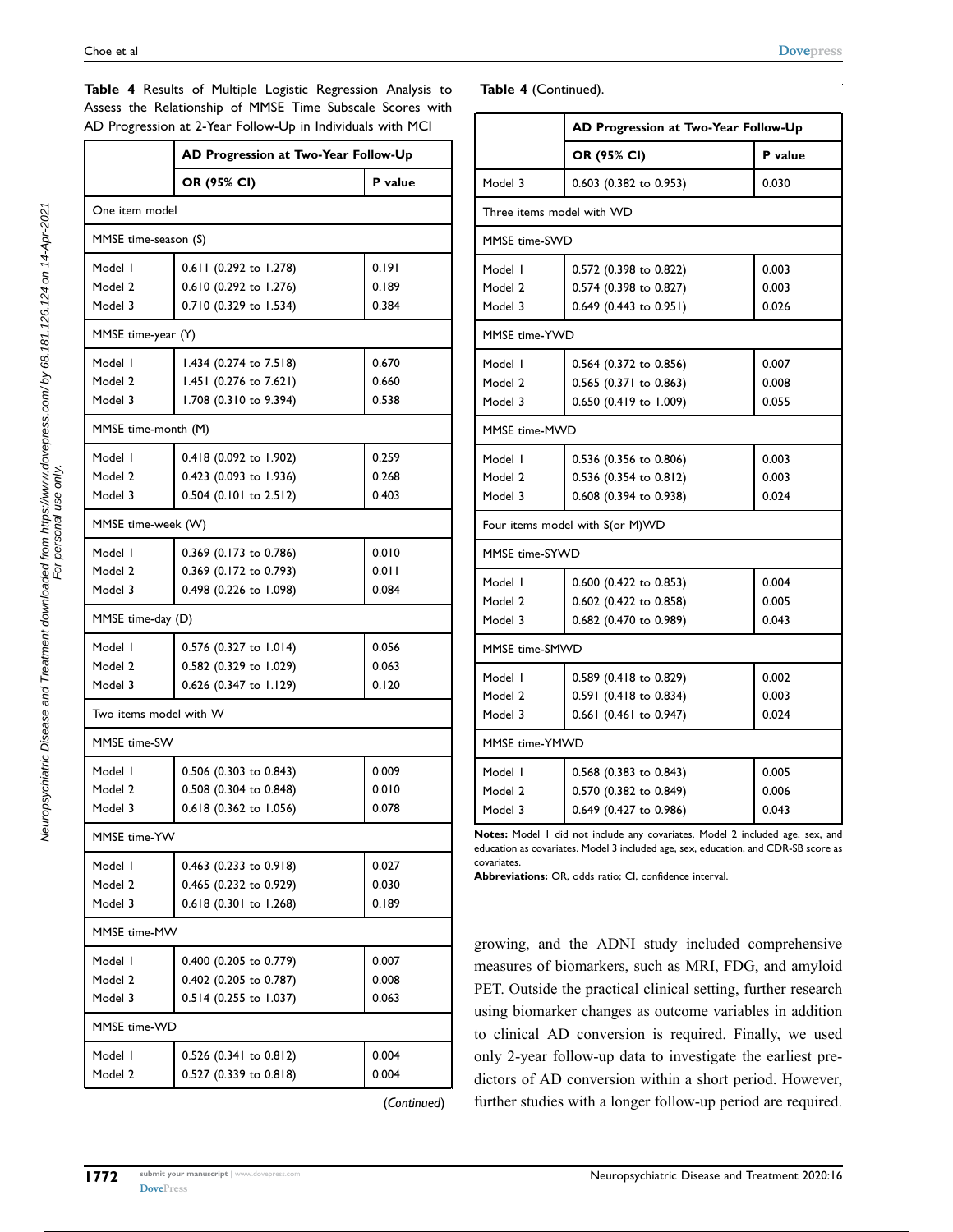## Conclusion

Our findings emphasize the importance of assessing orientation and construction domains to identify subjects at high risk of AD conversion among elderly people whose memory function is already impaired. In terms of simplicity, rapid administration, and ease of interpretation, MMSE subscales of memory, orientation, and construction could be useful screening tools for predicting conversion to AD from MCI in practical clinical settings.

# Acknowledgments

Data used in preparation of this article were obtained from the Alzheimer's Disease Neuroimaging Initiative (ADNI) database (adni.loni.usc.edu). As such, the investigators within the ADNI contributed to the design and implementation of ADNI and/or provided data but did not participate in analysis or writing of this report. A complete listing of ADNI investigators can be found at: [http://adni.](http://adni.loni.usc.edu/wp-content/uploads/how_to_apply/ADNI_Acknowledgement_List.pdf) [loni.usc.edu/wp-content/uploads/how\\_to\\_apply/ADNI\\_](http://adni.loni.usc.edu/wp-content/uploads/how_to_apply/ADNI_Acknowledgement_List.pdf) [Acknowledgement\\_List.pdf.](http://adni.loni.usc.edu/wp-content/uploads/how_to_apply/ADNI_Acknowledgement_List.pdf)

Data collection and sharing for this project was funded by the Alzheimer's Disease Neuroimaging Initiative (ADNI) (National Institutes of Health Grant U01 AG024904) and DOD ADNI (Department of Defense award number W81XWH-12-2-0012). ADNI is funded by the National Institute on Aging, the National Institute of Biomedical Imaging and Bioengineering, and through generous contributions from the following: AbbVie, Alzheimer's Association; Alzheimer's Drug Discovery Foundation; Araclon Biotech; BioClinica, Inc.; Biogen; Bristol-Myers Squibb Company; CereSpir, Inc.; Cogstate; Eisai Inc.; Elan Pharmaceuticals, Inc.; Eli Lilly and Company; EuroImmun; F. Hoffmann-La Roche Ltd and its affiliated company Genentech, Inc.; Fujirebio; GE Healthcare; IXICO Ltd.; Janssen Alzheimer Immunotherapy Research & Development, LLC.; Johnson & Johnson Pharmaceutical Research & Development LLC.; Lumosity; Lundbeck; Merck & Co., Inc.; Meso Scale Diagnostics, LLC.; NeuroRx Research; Neurotrack Technologies; Novartis Pharmaceuticals Corporation; Pfizer Inc.; Piramal Imaging; Servier; Takeda Pharmaceutical Company; and Transition Therapeutics. The Canadian Institutes of Health Research is providing funds to support ADNI clinical sites in Canada. Private sector contributions are facilitated by the Foundation for the National Institutes of Health [\(www.](http://www.fnih.org) [fnih.org\)](http://www.fnih.org). The grantee organization is the Northern California Institute for Research and Education, and the study is coordinated by the Alzheimer's Therapeutic Research Institute at the University of Southern California. ADNI data are disseminated by the Laboratory for Neuro Imaging at the University of Southern California. This research was also supported by Hallym University Research Fund (HURF-2019-62).

## **Disclosure**

The authors report no conflicts of interest in this work.

# References

- <span id="page-6-0"></span>1. Petersen RC, Smith GE, Waring SC, Ivnik RJ, Tangalos EG, Kokmen E. Mild cognitive impairment: clinical characterization and outcome. Arch Neurol. [1999;](#page-0-5)56(3):303–308. doi:[10.1001/archneur.56.3.303](https://doi.org/10.1001/archneur.56.3.303)
- <span id="page-6-1"></span>2. Manly JJ, Tang MX, Schupf N, Stern Y, Vonsattel JP, Mayeux R. Frequency and course of mild cognitive impairment in a multiethnic community. Ann Neurol. [2008](#page-0-6);63(4):494–506. doi:[10.1002/ana.21326](https://doi.org/10.1002/ana.21326)
- <span id="page-6-2"></span>3. Petersen RC, Roberts RO, Knopman DS, et al. Mild cognitive impairment: ten years later. Arch Neurol. [2009;](#page-0-6)66(12):1447–1455. doi:[10.1001/archneurol.2009.266](https://doi.org/10.1001/archneurol.2009.266)
- <span id="page-6-3"></span>4. Ganguli M, Dodge HH, Shen C, DeKosky ST. Mild cognitive impairment, amnestic type: an epidemiologic study. Neurology. [2004](#page-0-7);63 (1):115–121. doi:[10.1212/01.WNL.0000132523.27540.81](https://doi.org/10.1212/01.WNL.0000132523.27540.81)
- <span id="page-6-4"></span>5. Spasov S, Passamonti L, Duggento A, Lio P, Toschi N. Alzheimer's disease neuroimaging I. A parameter-efficient deep learning approach to predict conversion from mild cognitive impairment to alzheimer's disease. NeuroImage. [2019](#page-0-7);189:276–287. doi:[10.1016/j.](https://doi.org/10.1016/j.neuroimage.2019.01.031) [neuroimage.2019.01.031](https://doi.org/10.1016/j.neuroimage.2019.01.031)
- <span id="page-6-5"></span>6. Gainotti G, Quaranta D, Vita MG, Marra C. Neuropsychological predictors of conversion from mild cognitive impairment to Alzheimer's disease. J Alzheimers Dis. [2014;](#page-0-8)38(3):481–495. doi:[10.3233/JAD-130881](https://doi.org/10.3233/JAD-130881)
- 7. Pereira T, Ferreira FL, Cardoso S, et al. Neuropsychological predictors of conversion from mild cognitive impairment to Alzheimer's disease: a feature selection ensemble combining stability and predictability. BMC Med Inform Decis Mak. 2018;18(1):137. doi:[10.1186/](https://doi.org/10.1186/s12911-018-0710-y) [s12911-018-0710-y](https://doi.org/10.1186/s12911-018-0710-y)
- <span id="page-6-6"></span>8. Tabert MH, Manly JJ, Liu X, et al. Neuropsychological prediction of conversion to Alzheimer disease in patients with mild cognitive impairment. Arch Gen Psychiatry. [2006;](#page-0-8)63(8):916–924. doi:[10.1001/archpsyc.63.8.916](https://doi.org/10.1001/archpsyc.63.8.916)
- <span id="page-6-7"></span>9. Liu Y, Paajanen T, Zhang Y, et al. Analysis of regional MRI volumes and thicknesses as predictors of conversion from mild cognitive impairment to Alzheimer's disease. Neurobiol Aging. [2010](#page-0-9);31 (8):1375–1385. doi:[10.1016/j.neurobiolaging.2010.01.022](https://doi.org/10.1016/j.neurobiolaging.2010.01.022)
- 10. Chetelat G, Desgranges B, de la Sayette V, Viader F, Eustache F, Baron JC. Mild cognitive impairment: can FDG-PET predict who is to rapidly convert to Alzheimer's disease? Neurology. 2003;60 (8):1374–1377. doi:[10.1212/01.WNL.0000055847.17752.E6](https://doi.org/10.1212/01.WNL.0000055847.17752.E6)
- <span id="page-6-8"></span>11. Jack CR Jr, Petersen RC, Xu YC, et al. Prediction of AD with MRIbased hippocampal volume in mild cognitive impairment. Neurology. [1999](#page-0-9);52(7):1397–1403. doi:[10.1212/WNL.52.7.1397](https://doi.org/10.1212/WNL.52.7.1397)
- <span id="page-6-9"></span>12. Farlow MR, He Y, Tekin S, Xu J, Lane R, Charles HC. Impact of APOE in mild cognitive impairment. Neurology. [2004;](#page-0-9)63(10):1898– 1901. doi:[10.1212/01.WNL.0000144279.21502.B7](https://doi.org/10.1212/01.WNL.0000144279.21502.B7)
- 13. Blom ES, Giedraitis V, Zetterberg H, et al. Rapid progression from mild cognitive impairment to Alzheimer's disease in subjects with elevated levels of tau in cerebrospinal fluid and the APOE epsilon4/ epsilon4 genotype. Dement Geriatr Cogn Disord. 2009;27(5):458– 464. doi:[10.1159/000216841](https://doi.org/10.1159/000216841)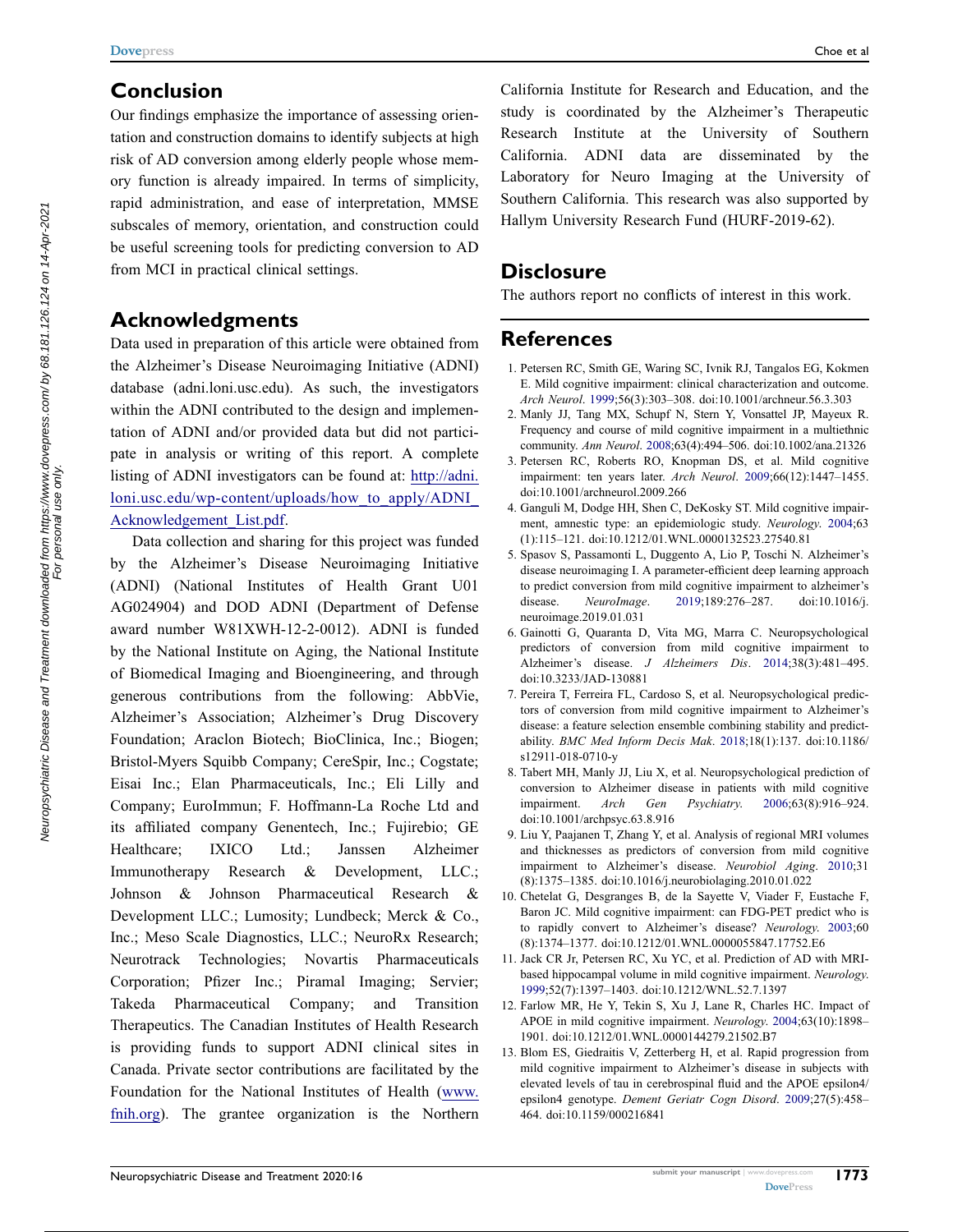- <span id="page-7-0"></span>14. Petersen RC, Smith GE, Ivnik RJ, et al. Apolipoprotein E status as a predictor of the development of Alzheimer's disease in memoryimpaired individuals. JAMA. [1995](#page-0-9);273(16):1274–1278. doi:[10.1001/](https://doi.org/10.1001/jama.1995.03520400044042) [jama.1995.03520400044042](https://doi.org/10.1001/jama.1995.03520400044042)
- <span id="page-7-1"></span>15. Samtani MN, Raghavan N, Shi Y, et al. Disease progression model in subjects with mild cognitive impairment from the Alzheimer's disease neuroimaging initiative: CSF biomarkers predict population subtypes. Br J Clin Pharmacol. [2013](#page-0-9);75(1):146–161. doi:[10.1111/](https://doi.org/10.1111/j.1365-2125.2012.04308.x) [j.1365-2125.2012.04308.x](https://doi.org/10.1111/j.1365-2125.2012.04308.x)
- 16. De Meyer G, Shapiro F, Vanderstichele H, et al. Diagnosis-independent Alzheimer disease biomarker signature in cognitively normal elderly people. Arch Neurol. 2010;67(8):949–956. doi:[10.1001/](https://doi.org/10.1001/archneurol.2010.179) [archneurol.2010.179](https://doi.org/10.1001/archneurol.2010.179)
- 17. Fagan AM, Roe CM, Xiong C, Mintun MA, Morris JC, Holtzman DM. Cerebrospinal fluid tau/beta-amyloid(42) ratio as a prediction of cognitive decline in nondemented older adults. Arch Neurol. 2007;64 (3):343–349. doi:[10.1001/archneur.64.3.noc60123](https://doi.org/10.1001/archneur.64.3.noc60123)
- <span id="page-7-2"></span>18. Smach MA, Charfeddine B, Ben Othman L, et al. Evaluation of cerebrospinal fluid tau/beta-amyloid(42) ratio as diagnostic markers for Alzheimer disease. Eur Neurol. [2009;](#page-0-9)62(6):349–355. doi:[10.1159/000241881](https://doi.org/10.1159/000241881)
- <span id="page-7-3"></span>19. Gomar JJ, Bobes-Bascaran MT, Conejero-Goldberg C, Davies P, Goldberg TE. Alzheimer's disease neuroimaging I. Utility of combinations of biomarkers, cognitive markers, and risk factors to predict conversion from mild cognitive impairment to alzheimer disease in patients in the Alzheimer's disease neuroimaging initiative. Arch Gen Psychiatry. [2011;](#page-0-10)68(9):961–969. doi:[10.1001/archgenpsychiatry.2011.96](https://doi.org/10.1001/archgenpsychiatry.2011.96)
- <span id="page-7-4"></span>20. Davatzikos C, Bhatt P, Shaw LM, Batmanghelich KN, Trojanowski JQ. Prediction of MCI to AD conversion, via MRI, CSF biomarkers, and pattern classification. Neurobiol Aging. [2011](#page-0-10);32(12):2322 e2319– e2327. doi:[10.1016/j.neurobiolaging.2010.05.023](https://doi.org/10.1016/j.neurobiolaging.2010.05.023)
- <span id="page-7-5"></span>21. Risacher SL, Saykin AJ. Neuroimaging and other biomarkers for Alzheimer's disease: the changing landscape of early detection. Annu Rev Clin Psychol. [2013](#page-0-11);9:621–648. doi:[10.1146/annurev](https://doi.org/10.1146/annurev-clinpsy-050212-185535)[clinpsy-050212-185535](https://doi.org/10.1146/annurev-clinpsy-050212-185535)
- <span id="page-7-6"></span>22. Qin Y, Tian Y, Han H, et al. Risk classification for conversion from mild cognitive impairment to Alzheimer's disease in primary care. Psychiatry Res. [2019](#page-1-0);278:19–26. doi:[10.1016/j.psychres.2019.05.027](https://doi.org/10.1016/j.psychres.2019.05.027)
- <span id="page-7-7"></span>23. Nakata E, Kasai M, Kasuya M, et al. Combined memory and executive function tests can screen mild cognitive impairment and converters to dementia in a community: the Osaki-Tajiri project. Neuroepidemiology. [2009;](#page-1-1)33(2):103–110. doi:[10.1159/000222092](https://doi.org/10.1159/000222092)
- <span id="page-7-8"></span>24. Daly E, Zaitchik D, Copeland M, Schmahmann J, Gunther J, Albert M. Predicting conversion to Alzheimer disease using standardized clinical information. Arch Neurol. [2000;](#page-1-2)57(5):675–680. doi:[10.1001/](https://doi.org/10.1001/archneur.57.5.675) [archneur.57.5.675](https://doi.org/10.1001/archneur.57.5.675)
- <span id="page-7-9"></span>25. Kim JW, Byun MS, Sohn BK, et al. Clinical dementia rating orientation score as an excellent predictor of the progression to Alzheimer's disease in mild cognitive impairment. Psychiatry Investig. [2017](#page-1-3);14 (4):420–426. doi:[10.4306/pi.2017.14.4.420](https://doi.org/10.4306/pi.2017.14.4.420)
- <span id="page-7-10"></span>26. Mossello E, Boncinelli M. Mini-mental state examination: a 30-year story. Aging Clin Exp Res. [2006](#page-1-4);18:271–273. doi:[10.1007/BF03324660](https://doi.org/10.1007/BF03324660)
- <span id="page-7-11"></span>27. Chow TW, Hynan LS, Lipton AM. MMSE scores decline at a greater rate in frontotemporal degeneration than in AD. Dement Geriatr Cogn Disord. [2006](#page-1-5);22(3):194–199. doi:[10.1159/000094870](https://doi.org/10.1159/000094870)
- <span id="page-7-12"></span>28. Ala TA, Hughes LF, Kyrouac GA, Ghobrial MW, Elble RJ. The minimental state exam may help in the differentiation of dementia with Lewy bodies and Alzheimer's disease. Int J Geriatr Psychiatry. [2002;](#page-1-6)17(6):503–509. doi:[10.1002/gps.550](https://doi.org/10.1002/gps.550)
- <span id="page-7-13"></span>29. Chehrehnegar N, Nejati V, Shati M, et al. Early detection of cognitive disturbances in mild cognitive impairment: a systematic review of observational studies. Psychogeriatrics. [2020;](#page-1-7)20(2):212–228. doi:[10.1111/psyg.12484](https://doi.org/10.1111/psyg.12484)
- <span id="page-7-14"></span>30. Petersen RC. Mild cognitive impairment as a diagnostic entity. J Intern Med. [2004](#page-1-8);256(3):183–194. doi:[10.1111/j.1365-2796.2004.01388.x](https://doi.org/10.1111/j.1365-2796.2004.01388.x)
- <span id="page-7-15"></span>31. Rosen WG, Mohs RC, Davis KL. A new rating scale for Alzheimer's disease. Am J Psychiatry. [1984](#page-1-9);141(11):1356–1364.
- <span id="page-7-16"></span>32. McKhann G, Drachman D, Folstein M, Katzman R, Price D, Stadlan EM. Clinical diagnosis of Alzheimer's disease: report of the NINCDS-ADRDA work group under the auspices of department of health and human services task force on Alzheimer's disease. Neurology. [1984](#page-1-10);34(7):939–944. doi:[10.1212/WNL.34.7.939](https://doi.org/10.1212/WNL.34.7.939)
- <span id="page-7-17"></span>33. Backman L, Small BJ, Fratiglioni L. Stability of the preclinical episodic memory deficit in Alzheimer's disease. Brain. [2001;](#page-2-0)124(Pt 1):96–102. doi:[10.1093/brain/124.1.96](https://doi.org/10.1093/brain/124.1.96)
- <span id="page-7-18"></span>34. Tierney MC, Szalai JP, Snow WG, et al. Prediction of probable Alzheimer's disease in memory-impaired patients: a prospective longitudinal study. Neurology. [1996](#page-2-1);46(3):661–665. doi:[10.1212/](https://doi.org/10.1212/WNL.46.3.661) [WNL.46.3.661](https://doi.org/10.1212/WNL.46.3.661)
- <span id="page-7-19"></span>35. Ashford JW, Kolm P, Colliver JA, Bekian C, Hsu LN. Alzheimer patient evaluation and the mini-mental state: item characteristic curve analysis. J Gerontol. [1989;](#page-2-2)44(5):P139–P146. doi:[10.1093/geronj/44.5.P139](https://doi.org/10.1093/geronj/44.5.P139)
- <span id="page-7-20"></span>36. Guerrero-Berroa E, Luo X, Schmeidler J, et al. The MMSE orientation for time domain is a strong predictor of subsequent cognitive decline in the elderly. Int J Geriatr Psychiatry. [2009;](#page-2-3)24(12):1429– 1437. doi:[10.1002/gps.2282](https://doi.org/10.1002/gps.2282)
- <span id="page-7-21"></span>37. Lee DY, Youn JC, Choo IH, et al. Combination of clinical and neuropsychologic information as a better predictor of the progression to alzheimer disease in questionable dementia individuals. Am J Geriatr Psychiatry. [2006](#page-3-1);14(2):130–138. Doi:[10.1097/01.](https://doi.org/10.1097/01.JGP.0000192487.58426.d2) [JGP.0000192487.58426.d2](https://doi.org/10.1097/01.JGP.0000192487.58426.d2)
- <span id="page-7-22"></span>38. Tounsi H, Deweer B, Ergis AM, et al. Sensitivity to semantic cuing: an index of episodic memory dysfunction in early Alzheimer disease. Alzheimer Dis Assoc Disord. [1999](#page-3-2);13(1):38–46. doi:[10.1097/](https://doi.org/10.1097/00002093-199903000-00006) [00002093-199903000-00006](https://doi.org/10.1097/00002093-199903000-00006)
- <span id="page-7-23"></span>39. Giannakopoulos P, Gold G, Duc M, Michel JP, Hof PR, Bouras C. Neural substrates of spatial and temporal disorientation in Alzheimer's disease. Acta Neuropathol. [2000;](#page-3-3)100(2):189–195. doi:[10.1007/s004019900166](https://doi.org/10.1007/s004019900166)
- <span id="page-7-24"></span>40. Hirono N, Mori E, Ishii K, et al. Hypofunction in the posterior cingulate gyrus correlates with disorientation for time and place in Alzheimer's disease. J Neurol Neurosurg Psychiatry. [1998](#page-3-4);64 (4):552–554. doi:[10.1136/jnnp.64.4.552](https://doi.org/10.1136/jnnp.64.4.552)
- <span id="page-7-25"></span>41. Ala TA, Hughes LF, Kyrouac GA, Ghobrial MW, Elble RJ. Pentagon copying is more impaired in dementia with Lewy bodies than in Alzheimer's disease. J Neurol Neurosurg Psychiatry. [2001](#page-4-2);70 (4):483–488. doi:[10.1136/jnnp.70.4.483](https://doi.org/10.1136/jnnp.70.4.483)
- <span id="page-7-26"></span>42. Mitolo M, Salmon DP, Gardini S, Galasko D, Grossi E, Caffarra P. The new Qualitative Scoring MMSE Pentagon Test (QSPT) as a valid screening tool between autopsy-confirmed dementia with Lewy bodies and Alzheimer's disease. J Alzheimers Dis. [2014;](#page-4-3)39(4):823– 832. doi:[10.3233/JAD-131403](https://doi.org/10.3233/JAD-131403)
- <span id="page-7-27"></span>43. Crum RM, Anthony JC, Bassett SS, Folstein MF. Population-based norms for the mini-mental state examination by age and educational level. JAMA. [1993](#page-4-4);269(18):2386–2391. doi:[10.1001/jama.1993.035](https://doi.org/10.1001/jama.1993.03500180078038) [00180078038](https://doi.org/10.1001/jama.1993.03500180078038)
- <span id="page-7-28"></span>44. Monsch AU, Foldi NS, Ermini-Funfschilling DE, et al. Improving the diagnostic accuracy of the mini-mental state examination. Acta Neurol Scand. [1995](#page-4-4);92(2):145–150. doi:[10.1111/j.1600-0404.1995.](https://doi.org/10.1111/j.1600-0404.1995.tb01029.x) [tb01029.x](https://doi.org/10.1111/j.1600-0404.1995.tb01029.x)